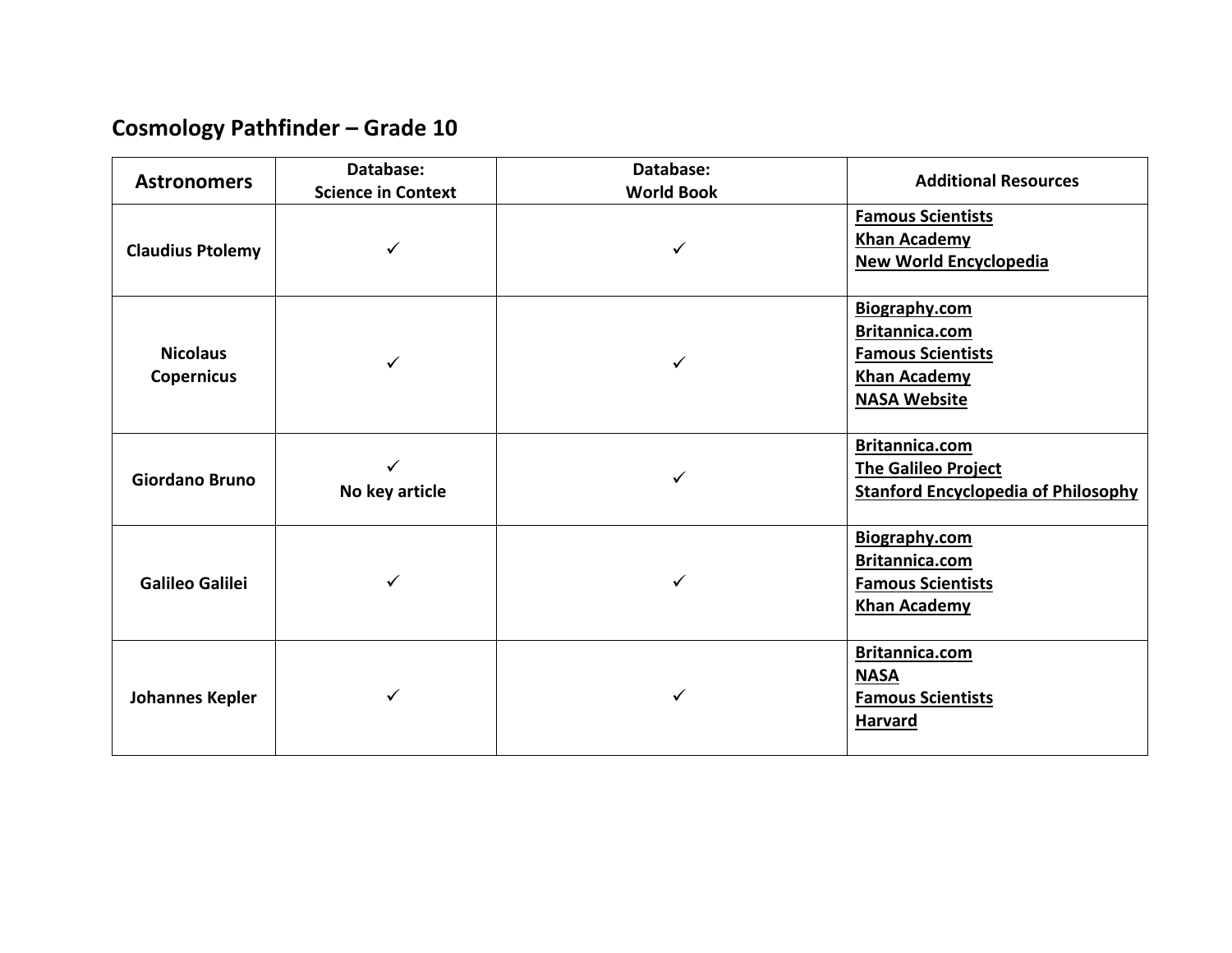| <b>Edwin Hubble</b>                                                                           | No key article                           |                                                              | Biography.com<br><b>Famous Scientists</b><br><b>Khan Academy</b>                                                     |
|-----------------------------------------------------------------------------------------------|------------------------------------------|--------------------------------------------------------------|----------------------------------------------------------------------------------------------------------------------|
| <b>Fred Hoyle</b>                                                                             | No key article                           |                                                              | <b>Biography.com</b><br>Britannica.com<br><b>Famous Scientists</b>                                                   |
| <b>Georges Lemaitre</b>                                                                       | No key article                           |                                                              | Britannica.com<br><b>Famous Scientists</b><br><b>American Museum of Natural</b><br><b>History</b><br><b>Newsweek</b> |
| <b>Albert Einstein</b>                                                                        |                                          | ✓                                                            | Biography.com<br>Britannica.com<br><b>Famous Scientists</b>                                                          |
| Alpher-Bethe-<br><b>Gamow (Ralph</b><br><b>Alpher, Hans</b><br><b>Bethe, George</b><br>Gamow) | ✓<br>No key article<br>(search by names) | (under Big Bang)                                             | Biography.com<br><b>Famous Scientists</b><br><b>Physics Today</b><br><b>American Physical Society</b>                |
| <b>Robert Dicke and</b><br>David Wilkinson                                                    | No key article                           | ✓<br>(under Cosmic Microwave<br><b>Background radiation)</b> | Britannica.com<br><b>Princeton University</b><br><b>New York Times</b>                                               |